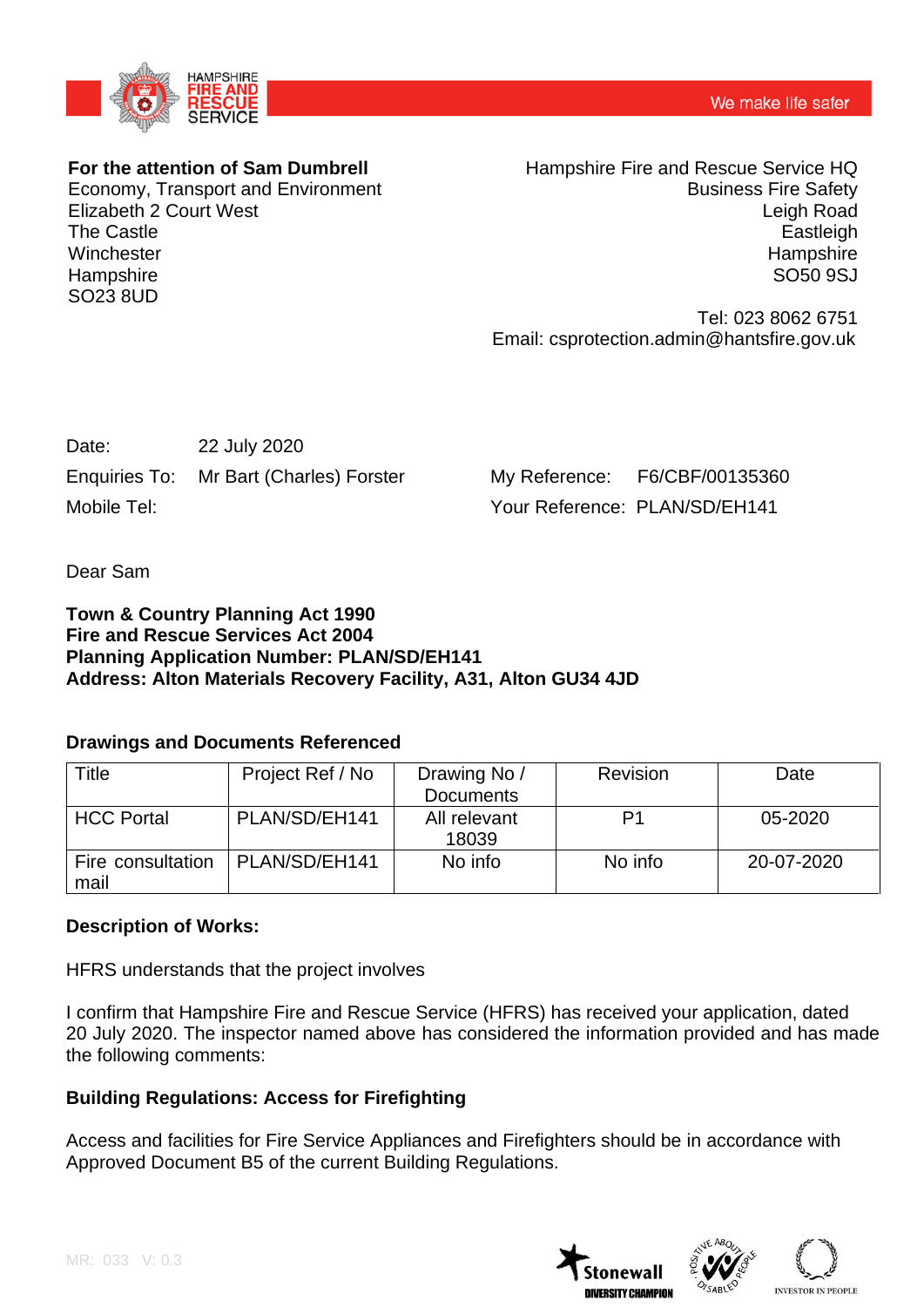# **Hampshire Act 1983 Section 12 – Access for Fire Service**

Access **to** the proposed site should be in accordance with Hampshire Act 1983 Sect, 12 (Access to buildings **within the site** will be dealt with as part of the building regulations application at a later stage). Access roads **to** the site should be in accordance with Approved Document B5 of the current Building Regulations.

## **Fire and Rescue Services Act 2004**

The following recommendations are advisory only and do not form part of any current legal requirement of this Authority.

## **Access for High-reach Appliances**

High reach appliances currently operated by the HFRS exceed the maximum requirements given in Section 17 of the Approved Document B. When considering high rise buildings these variations should be considered as additions and incorporated as follows. Structures such as bridges, which a high-reach appliance may need to cross should have a maximum carrying capacity of 26 tonnes. Where the operation of a high reach vehicle is envisaged, a road or hard standing is required 6m wide. In addition, the road or hard standing needs to be positioned so that its nearer edge is not less than 3m from the face of the building.

## **Water Supplies**

Additional water supplies for fire-fighting may be necessary. You should contact the Community Response Support, Hampshire Fire and Rescue Headquarters, Leigh Road, Eastleigh, SO50 9SJ (risk.information@hantsfire.gov.uk) to discuss your proposals.

## **Fire Protection**

HFRS would strongly recommend that consideration is given to installation of an Automatic Water Fire Suppression Systems (AWFSS) to promote life safety and property protection within the premises.

HFRS is fully committed to promoting Fire Protection Systems for both business and domestic premises. Support is offered to assist all in achieving a reduction of loss of life and the impact of fire on the wider community.

## **Testing of Fire Safety Systems**

HFRS strongly recommends that, upon commissioning, all fire safety systems are fully justified, fully tested and shown to be working as designed. Thereafter, their effectiveness should be reconfirmed periodically throughout their working lifecycles.

## **Fire-fighting and the Environment**

Should a serious unsuppressed fire occur on the premises, the water environment may become polluted with 'fire water run-off' that may include foam. The Service will liaise with the Environment Agency at any incident where they are in attendance and under certain circumstances, where there is a serious risk to the environment, a 'controlled burn' may take place. This of course could lead to the total loss of the building and its contents.

Premises' occupiers have a duty to prevent and mitigate damage to the water environment from 'fire water run off' and other spillages.